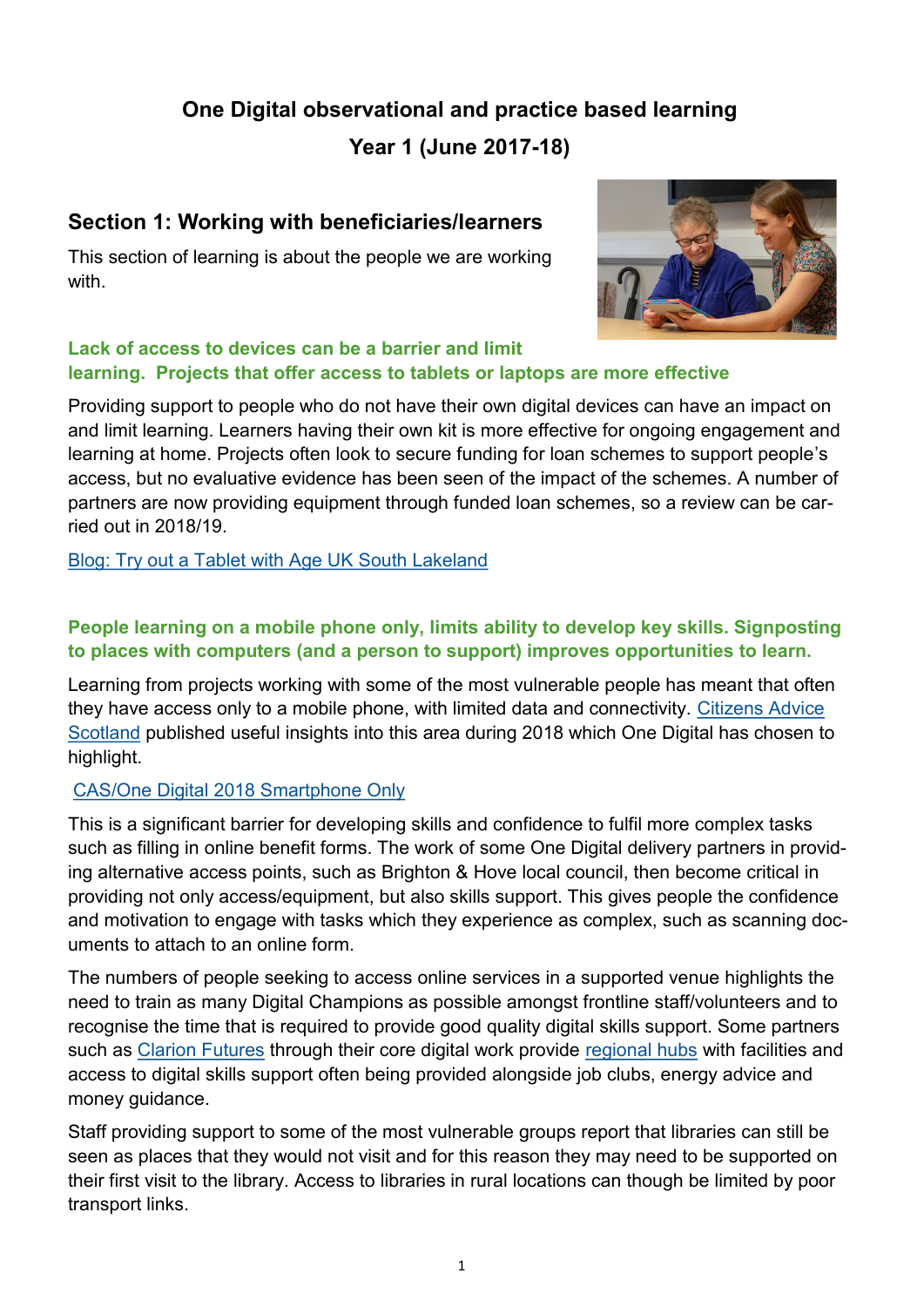#### **Broadband access and cost are a barrier. Publicising available social tariffs can increase access and skills.**

Cost of broadband and low access rates are impacting particularly on learners in rural areas and on groups with high levels of social exclusion who cannot afford the costs (and so access only through mobile phones). Take up of the BT Basic Broadband offer remains very low across the UK and is available to those only on certain income based benefits. Cost being cited as a reason not to go online may be influenced by people's willingness to admit skills gaps or lack of motivation ('not for me', or 'not relevant to me').

[Ofcom Access & Inclusion Report 2016.](https://www.ofcom.org.uk/__data/assets/pdf_file/0030/98508/access-inclusion-report-2016.pdf) [Ofcom Connected Nations Report 2017](https://www.ofcom.org.uk/__data/assets/pdf_file/0024/108843/summary-report-connected-nations-2017.pdf)

Access is a complex issue and has a specific impact on those living in areas with no broadband access, or with weak access, areas of higher charges (often rural areas), limited choice areas (generally again in rural areas) which all have affordability and quality of service implications.

Projects are finding that having low connection speeds, or limited data, reduces opportunities to maintain learning, as well as to access vital services.

If people have no access at home then the need for free community WiFi increases. Although proving the digital inclusion benefits of providing free access in community hubs does not appear to have been fully evaluated. It is likely to be of more benefit to those who are digitally included already (supporting their growing digital participation).

Two new projects in Gwynedd area started in summer 2018 with funding from Gwynedd Council (drawn down from Rural Communities Development Fund). One strand under 'Access for All' has led to a two-part project with 10+ free internet Kiosks being installed in rural communities (with Social Telecoms as the supplier). The second is Free Public WIFI in 10+ areas around the county (Menter Môn is the supplier). Both should complete during year 2 and some learning should come out of these in terms of impact. Citizens Online will support both projects through the [Digital Gwynedd](https://www.digitalgwynedd.wales/) project.

Some local areas do have good levels of free access points but the availability of information on their location remains patchy and lacks consistency. Some venues, especially community halls, are only open for limited periods which reduces their availability to the local community. General cuts in funding of local authorities and the voluntary sector is leading to reductions in numbers of community venues and Council offices (such as local housing offices) which often were the only point of free access and computers in areas of high deprivation.